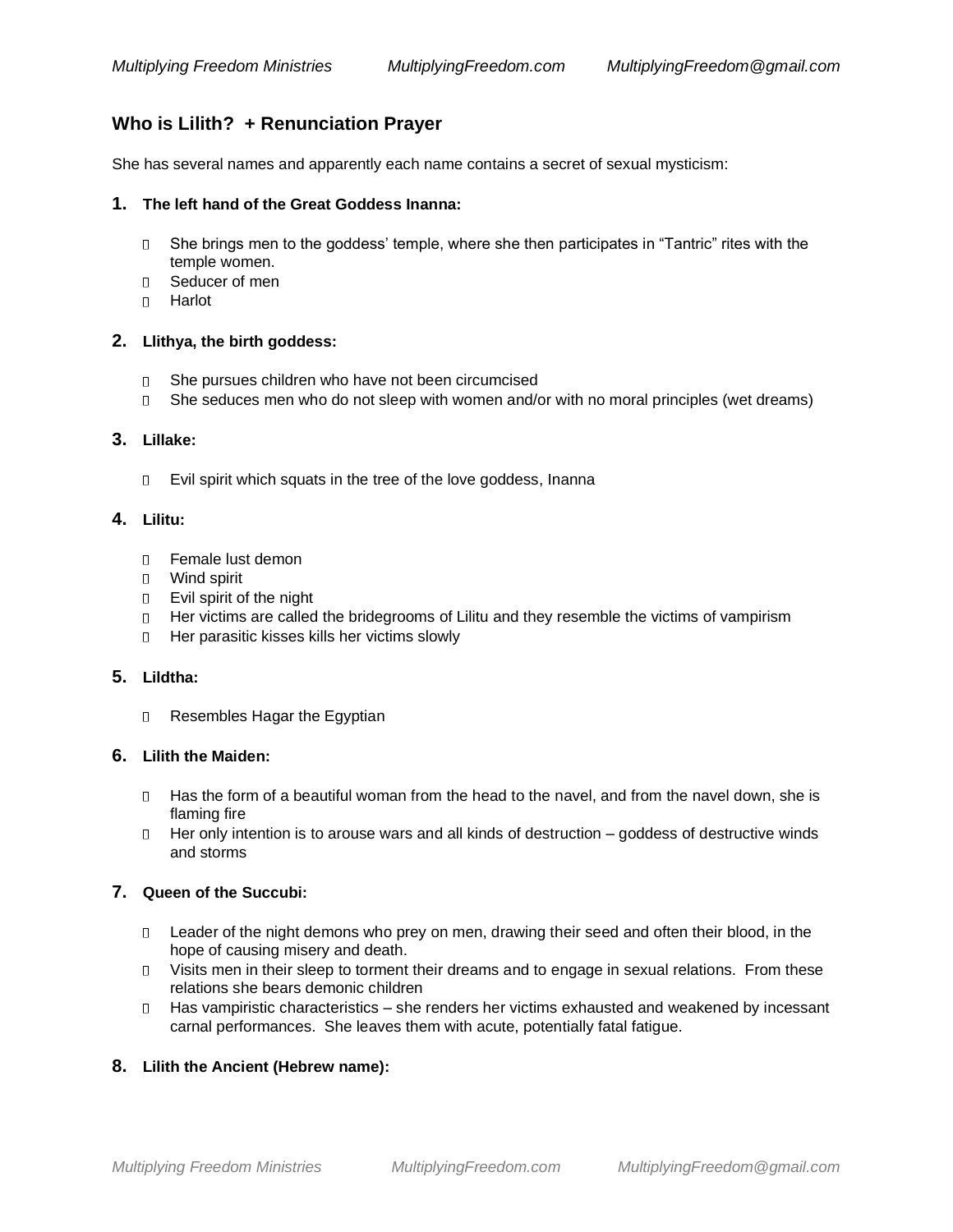- $\Box$  She rears the children of the succubi, as well as the children conceived after copulation between man and woman, out of lust. This lust was created by her when she visited the man in his dreams
- D She visits the ones she raises every New Moon

#### **9. Lilith, the Mother of Demons:**

 $\square$  She creates demons, spirits and Lilin from the seed of men when they copulate with women

#### **10. Layla, Arabic name known to Muslims**

- Archetype of the "dark" inner feminine side  $\Box$
- Known in Shaktism as Kali Ma
- This name represents the "Unmanifest", the aspect of Allah that does not enter into creation like a moonless night in the desert where there is NOTHING – no dunes etc.
- They compare Layla with "black light", the "black shawl of the Prophet*"kali kamaliya vala"* and **the first flag of the Islam***.*
- Layla, as used by Sufis, means power of love, ecstatic state of love.  $\Box$
- Kayla intoxicates, makes one indifferent to the world.  $\Box$
- D A single glimpse of her reality intoxicates.
- In Undue, Kale means black and represents the fierce feminine.
- Kayla is the name for God as beloved Women in Sufi poetry, and Her name shows the embrace of the positive side of the night as the Dark Mother.
- D Layla refers to the blackness of night, the power of the ultimate Divine Feminine to dissolve all forms.
- The black Rock at Mecca represents Layla Lilith.  $\Box$

#### **OTHER NAMES:**

Lili, Queen of the Night Woman of whoredom Daughter of the goddess Mehitabel

### **OTHER CHARACTERISTICS**:

- $\Box$  She has a special hatred for children she pursues, steals and kills them
- She is associated with the **moon**, particularly the lunar position on the Qliphotic Tree, the socalled "World of Shells".
- She rules over the **2 solstices** and the **2 equinoxes**
- She is the goddess of **lust** and **magic**
- She **shape-shifts** and **name-shifts**
- She can turn into a powerful **warrior**, clothed in armor of flashing fire
- She is associated with **Leviathan** she has the likeness of a **serpent**
- She is sometimes likened to a **screeching owl**
- She frightens men
- D She lives in the desert countryside cursed by God, or in a cave on the shore of the Red Sea.
- She is safe in Egypt
- She draws people into her **web**
- □ She leads the spirit of knowledge away
- **Mirrors** are the **gateways** into her cave
- She enters a person through his **eyes**, and stirs the person's desire at will.

### **RENUNCIATION PRAYER:**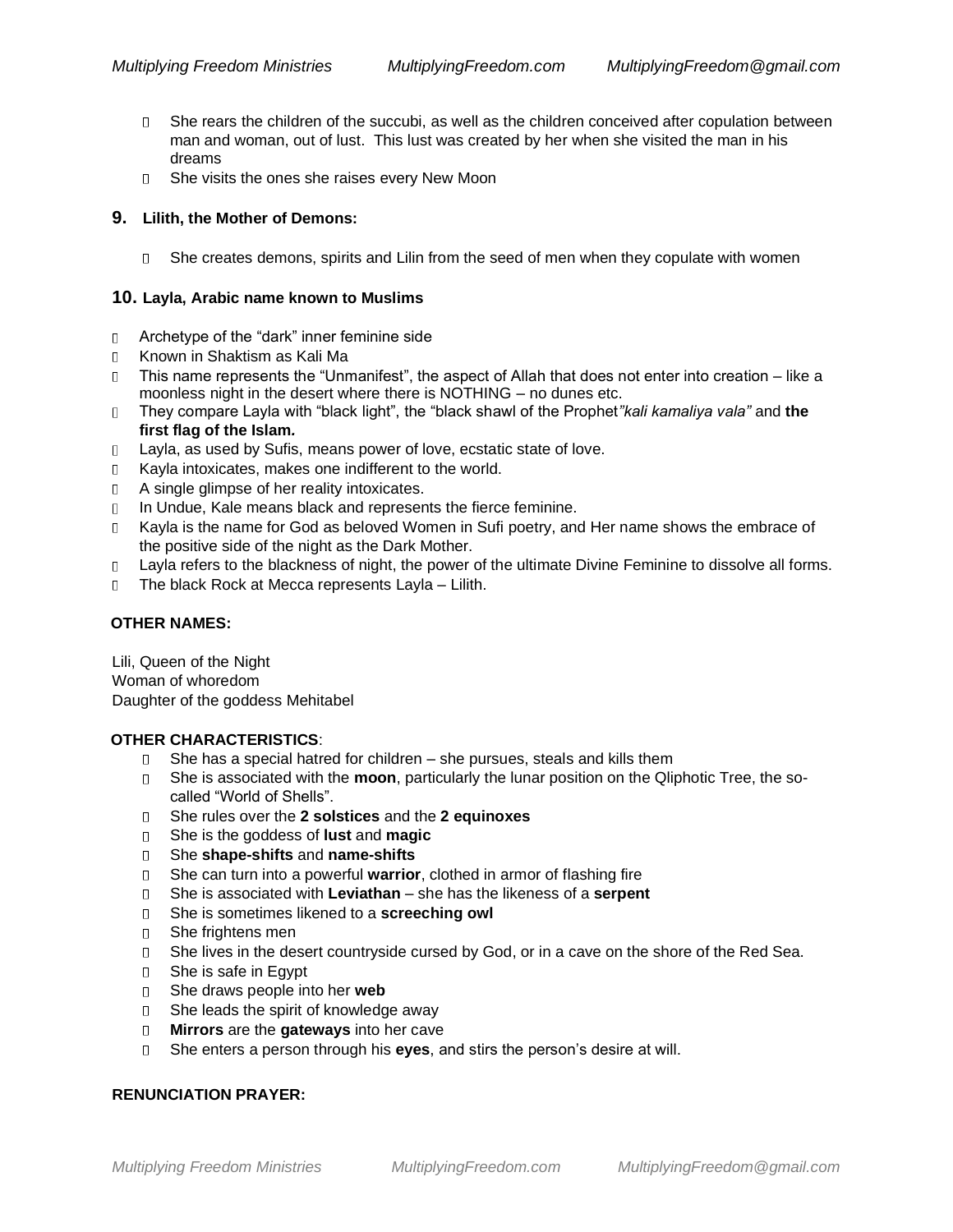Father, I want to thank You that the Blood of Jesus reconciles us back unto You (Col. 1:20). I want to thank You that the Blood of Jesus cleanses us from all sin. In the Name of Jesus Christ of Nazareth, I declare that I am born out of God, and that no evil spirit has any hold over me. I belong to You, Lord, spirit, soul and body.

I submit myself to You, Lord, and I resist the devil in the powerful Name of Jesus Christ, and therefore he MUST flee (James 4:7).

Father forgive me for allowing Lilith into my life and for becoming a victim of her **seduction**. Forgive me for allowing **lust** to control me, and for allowing **unholy soul ties** to be formed. Forgive me, Lord for **defiling my marriage bed** with lust and for desecrating Your Holy union between man and wife. I renounce lust as sin in Jesus Name.

Father, I now declare a **divorce** between myself and Lilith and all her children. I tear up the **marriage certificate**, and I give back her **wedding ring**. I ask that Your Holy Fire in the Name of Jesus Christ of Nazareth will destroy all the **documents** that testified against me in the spirit.

I break any and all relationships between every evil spirits of lust and seduction, and myself.

I sever every unholy soul tie between myself and Lilith and all her other names, with the Sword of the Spirit.

In the Name of Jesus Christ of Nazareth, I declare that Satan has no longer any access to my body, soul or spirit through that soul tie.

In the Name of Jesus Christ of Nazareth, I declare that Lilith and her children have no access to **my children** anymore. All access to my children through this soul tie is now cut off by the Power of God. I ask that You will cover my children with the Blood of the Lamb, and that the doors of her access to them will be sealed forever by Your Blood.

In the Name of Jesus, I fire every **gatekeeper** who helped Lilith to get access to me: the gatekeepers at my **eyes**, my **mind** (conscious and unconscious), my **dream world** and my **sexual organs**. I strip them of all power and authority and I tear up their appointment letters in the Name of Jesus Christ and I ask that You will burn these documents with the Fire of the Holy Spirit.

I seal every gate with the Blood of Christ and I ask that You will appoint Your warring angels to guard these gates.

I also ask that You will close the doors of **Inanna's temple** and seal it with the Blood of Christ.

I also ask that You will close every **gate** in the **mirrors** in my home that gave excess to the **caves of Lilith** and seal it with the Blood of Christ.

I renounce any connection with the **moon**, its **rays** and its **four stages**, especially New Moon. In the Almighty Name of Jesus, I cut myself loose from these connections with the moon and its connection to Lilith.

I renounce any connection with **Egypt**, and I cut myself loose from anything to do with Egypt, in the Name of Jesus Christ of Nazareth.

I renounce any worship given to the **"dark inner feminine side of Allah"** and the power of the **"ultimate divine feminine to dissolve all forms",** in the Name of Jesus Christ of Nazareth.